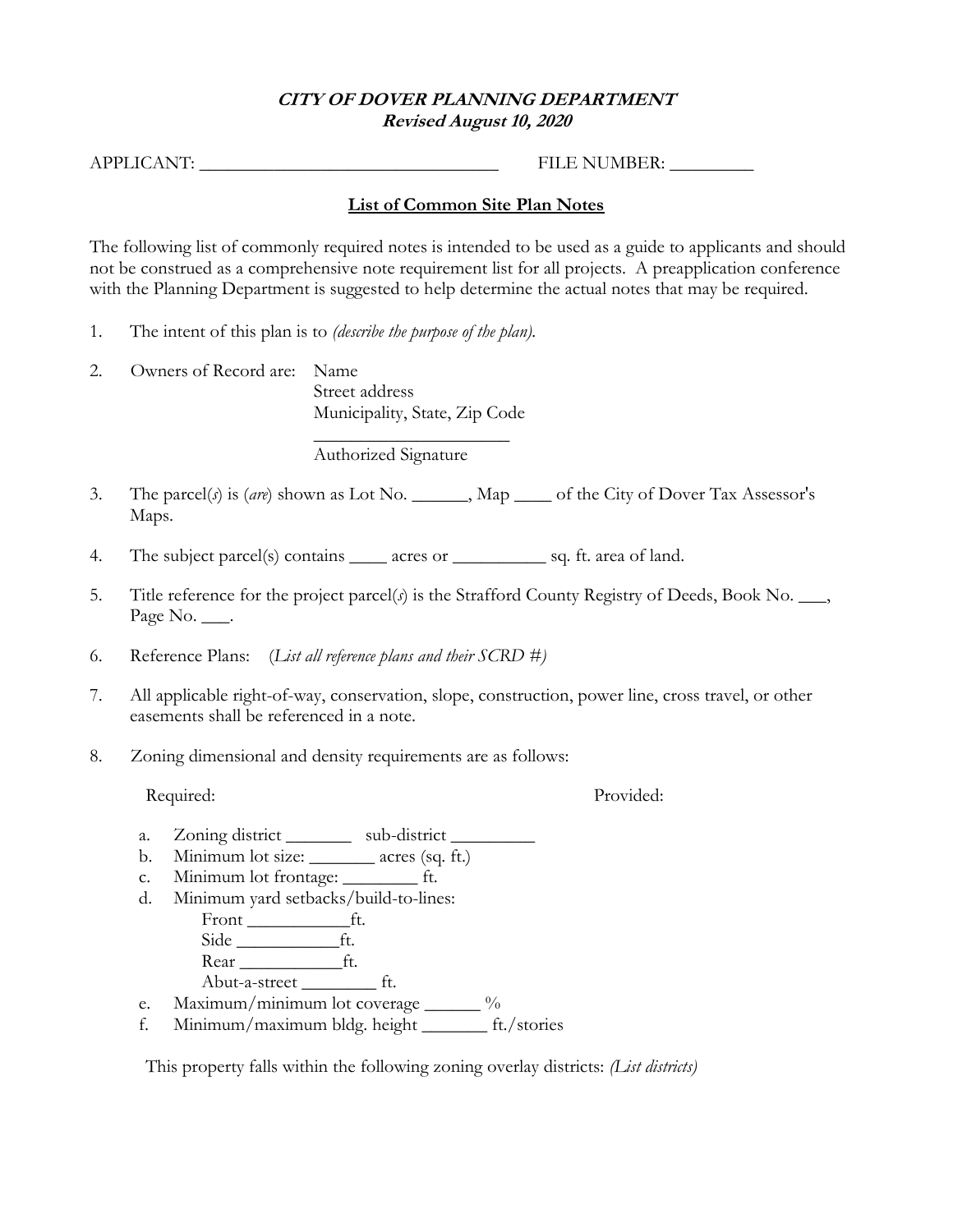# **City of Dover – Site Plan Common Notes Page 2 of 4**

- 9. List any variances or special exceptions granted by the Zoning Board of Adjustment or Conditional Use Permits granted by the Planning Board for the proposed use or structure, including the case number and date of decision and any conditions.
- 10. Property line information has been obtained from a survey performed by *(surveyor)* on (*date*) with an error not greater than 1 in 10,000 (*or has been obtained from* \_\_\_\_\_\_\_\_\_\_\_\_\_ *Plan, prepared by (surveyor)*).
- 11. Subject parcel is (*is not*) located within a Federally designated flood hazard area (Community panel number 33017C0xxxD, Effective Date: September 30, 2015).
- 12. Wetlands were delineated by \_\_\_\_\_\_\_\_\_\_\_\_\_\_\_\_\_\_\_, Certified Wetlands Scientist, Certification Number \_\_\_\_, in accordance with Chapter 170-27.1 of the Zoning Ordinance, on \_\_\_\_\_\_\_, 20\_\_\_.
- 13. As-built plans of the subdivision shall be submitted on paper and in digital format AutoCAD DWG, AutoCAD DXF or ESRI format to the City of Dover Engineer's Office upon completion of project if a street is proposed for City acceptance. As-built plans shall be prepared and certified correct by a L.L.S. or P.E. Digital files shall be geo-referenced to New Hampshire State Plane Coordinates NAD83 and shall be expressed in feet.
- 14. The installation of electric power, cable television and telephone lines shall be underground throughout the site for which development is proposed.
- 15. The subject parcel(s) is (are) served by municipal water and sewer (*or is served by on-site well and septic system*).
- 16. All construction shall conform with the State of New Hampshire Department of Transportation (NHDOT) "Standard Specifications for Road and Bridge Construction" and with the City of Dover Community Services Regulations and standard specification for construction. The more stringent specification shall apply.
- 17. All erosion control notes shall include provisions for construction sequencing, temporary erosion control measures, and permanent standards such as loam spread rate for disturbed areas, rates of lime, type and rates for fertilizer, and seed and mulch mixture with rates of application.
- 18. The limits of construction disturbance that are located in or within the 50 ft. of Conservation and Wetland Districts shall be staked, flagged and clearly identified prior any earth disturbing activity occurs.
- 19. All treatment swales to be constructed shall have sod bottoms.
- 20. A letter of credit for the cost of revegetating all disturbed areas on the site shall be submitted, and the approved construction sign installed prior to any earth disturbing activity occurs.
- 21. A pre-construction conference with the developer, the design engineer, the earthwork contractor and the City Engineer shall occur prior to any earth disturbing activity.
- 22. Site Construction hours shall be limited to Monday-Friday 7 AM-6 PM, Saturday and Sunday 9 AM-4 PM. Hours of construction must be documented on a site construction sign along with the contact information for the general contractor. Said signage must be located and approved by the City Engineer or Assistant City Manager.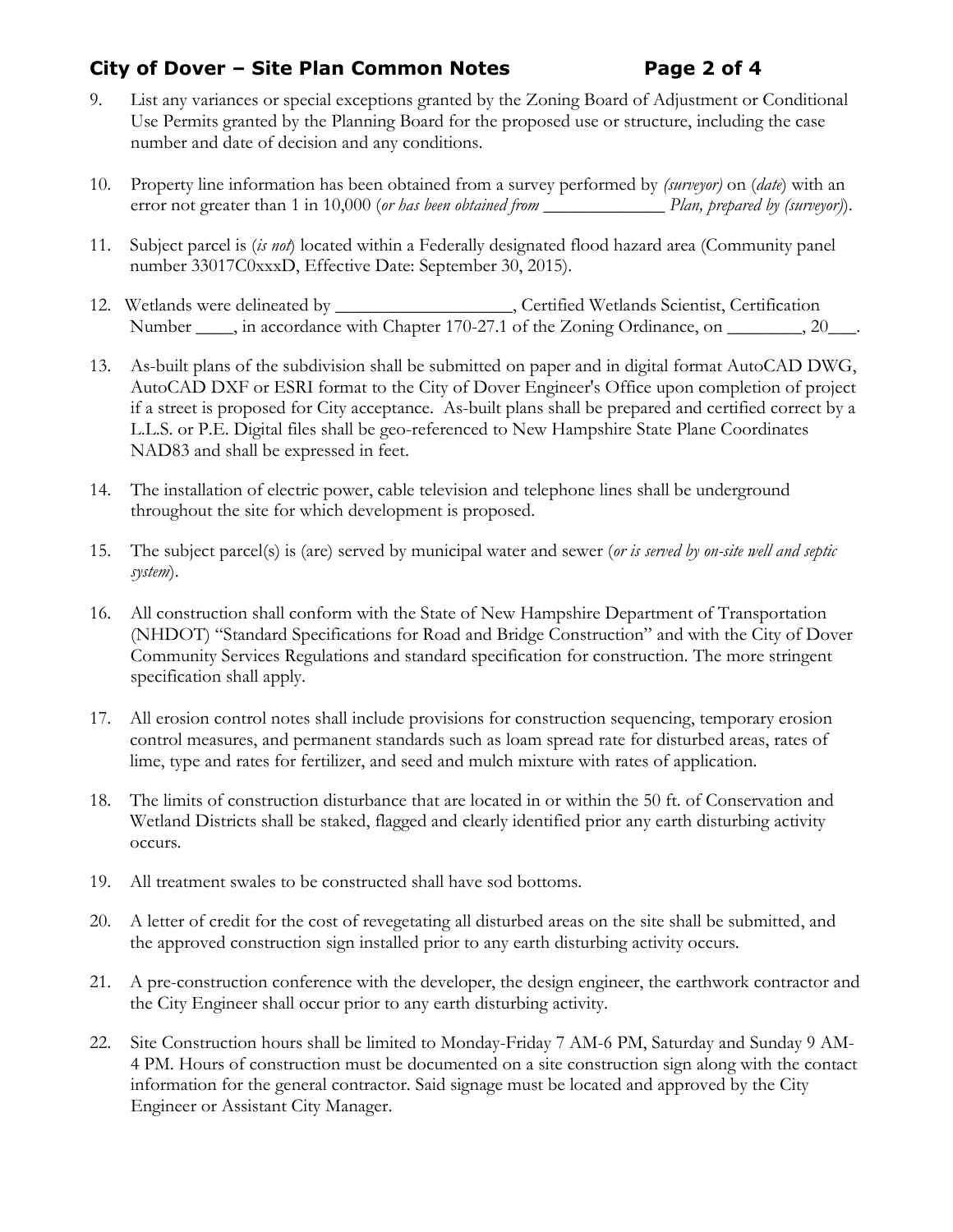# **City of Dover – Site Plan Common Notes Page 3 of 4**

- 23. Building addresses (including apt/unit numbers if applicable) shall be assigned by the Building Official at the time of issuance of a building permit.
- 24. The proposed use for the site (structure) is \_\_\_\_\_\_\_\_\_\_\_\_\_\_\_. (More specific uses are encouraged, such as single family, duplex, multi-family, restaurant, hotel, doctor's office, etc. Should more than one use be proposed, an indication of the percentage of each use is suggested.)
- 25. The following federal and state permits have been issued for the subject property: (*List permit type, number and date of issuance.)*
- 26. Commercial vehicle route during construction shall conform to Dover City Code or be coordinated with the Community Services Director.
- 27. Any retaining wall taller than four feet (4') requires issuance of a building permit from Inspection Services.
- 28. Any fence taller than seven feet (7') requires the issuance of a building permit from Inspection Services.
- 29. Applicant shall complete Land Use Development Tracking Form, most recently revised version, utilizing the online Pollution Tracking and Accounting Pilot Project (PTAPP) portal. <https://www.unh.edu/unhsc/ptapp>
- 30. The owner of record shall record at the Registry of Deeds documentation sufficient to provide notice to all persons/entities that may acquire any property subject to the requirements and responsibilities described in the approved STORMWATER Management Plan. The notice shall comply with the applicable requirements for recording contained in RSA 477 and 478. The notice need not set forth the requirements at length, so long as it is sufficient to provide notice to prospective purchasers to the requirements for maintenance and reporting.
- 31. Fire department access road(s) shall be installed and maintained to support the imposed loads of fire apparatus in all weather conditions at all times.
- 32. The maximum parking space calculation is \_\_\_\_\_\_ (broken down) and \_\_\_\_\_ spaces are provided.
- 33. Exterior lighting shall be cut-off type fixtures per Chapter 153-14-E and shall provide lighting directed on-site only.
- 34. Topographic survey performed by \_\_\_\_\_\_\_\_\_\_\_\_\_\_\_\_\_ on *(dates)*.
- 35. Elevations are based on U.S.G.S. NVD 1988 datum. (**or** Elevations depicted are based on information obtained from the City Engineer's Office and was derived from coordinates for control stations \_\_\_\_\_\_ and \_\_\_\_\_. These coordinates have not been adjusted to 1983 datum).
- 36. A security system shall be installed as required by Chapter 45, Article I, section 45-2 of the Code of the City of Dover. (*If a business establishment or multi-family dwelling contained in a new, altered or repaired structure*)
- 37. Approved backflow preventers shall be provided for both fire and domestic water lines.